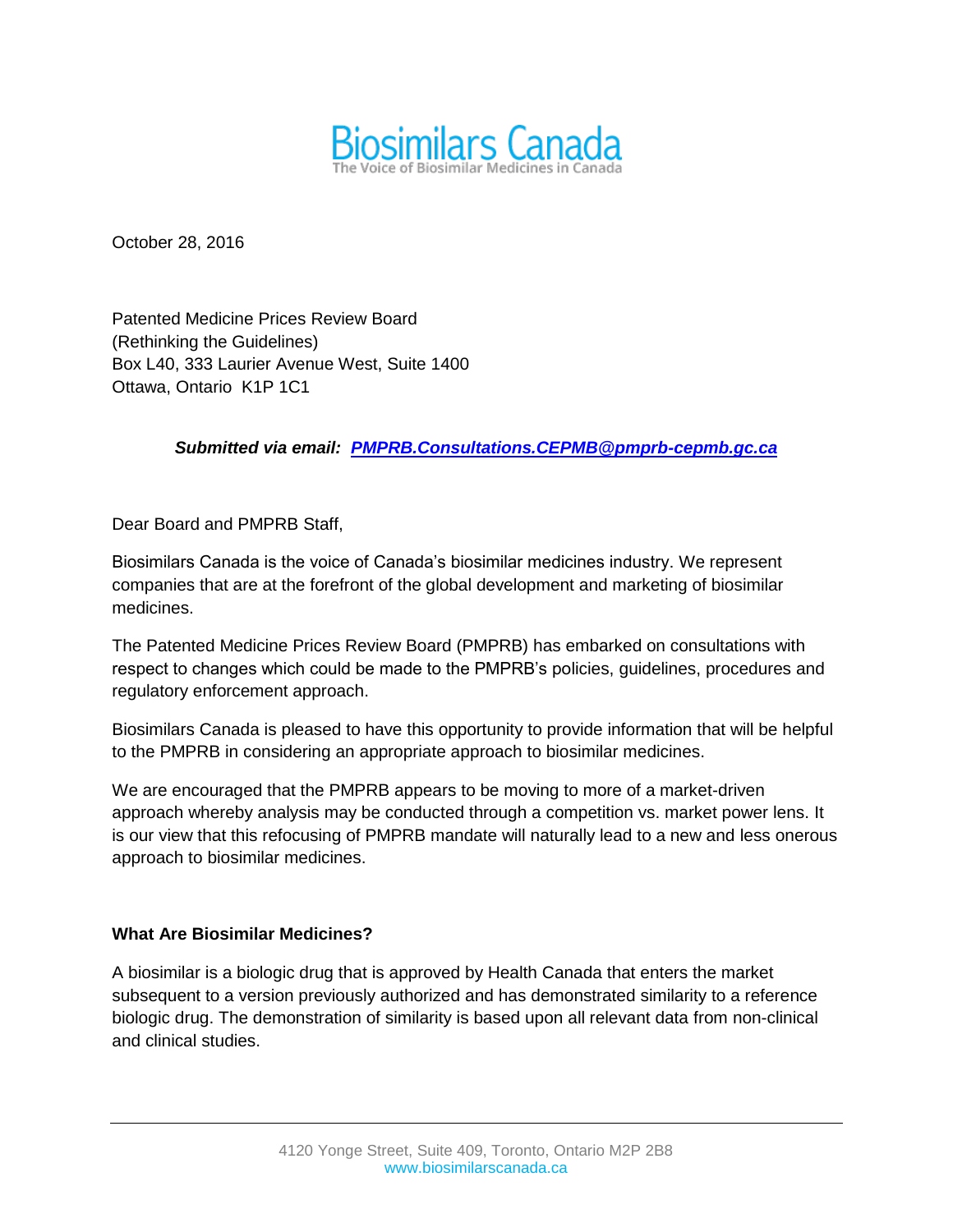Biosimilar medicines present a significant opportunity to improve patient access to biologic therapies while addressing the cost-effectiveness demands on healthcare systems in Canada – but only if federal and provincial policies will support their approval, reimbursement and market acceptance.

Biosimilar medicines are still in their infancy in Canada, and their future in this country remains uncertain. The first biosimliar was approved in Canada in 2009 and there are now a total of five biosimilar medicines approved by Health Canada. Even so, the total domestic sales for these products for MAT June 2016 were just \$7.7 million<sup>1</sup>. In contrast, the total biologic drug market in Canada for the same period was \$5.7 billion<sup>2</sup>. Put a different way, after seven years experience with biosimilars they comprise less than  $0.14\%$  of the Canadian biologic drug market.<sup>3</sup>

## **How Are Biosimilar Medicines Approved?**

While sponsors of biosimilar medicines must file New Drug Submissions with Health Canada, the data and other information that Health Canada requires a biosimilar to sponsor to file is different than that of a new innovative drug. $4$  A biosimilar medicine is approved by Health Canada as being similar to a reference biologic drug, with no clinically meaningful differences to the reference biologic drug, based on the totality of evidence provided.

Biosimilars sponsors are required to navigate the domestic intellectual property framework for pharmaceuticals, which applies equally to synthetic and biologic molecules. This includes data protection, the patent linkage system with 24-month automatic injunction against competition, and the risk of post-launch patent infringement actions.

[Canadian Agency for Drugs and Technologies in Health \(](https://en.wikipedia.org/wiki/Canadian_Agency_for_Drugs_and_Technologies_in_Health)CADTH) also has different health technology assessment submission requirements and criteria for biosimilars $^5$  than for innovative new drugs.

In addition, the pan-Canadian Pharmaceutical Alliance (pCPA) conducts biosimilar price negotiations and has published First Principles for Biosimilar Price Negotiations $^6$ . The pCPA is currently developing an even more comprehensive biosimilar price negotiation framework. The pCPA has clearly stated that prices for biosimilar medicines will be 1) negotiated collectively through the pCPA and 2) will be transparent.

 $\overline{\phantom{a}}$ <sup>1</sup> IMS Health data.

<sup>&</sup>lt;sup>2</sup> IMS Health data.

<sup>&</sup>lt;sup>3</sup> IMS Health data.

<sup>4</sup> [http://www.hc-sc.gc.ca/dhp-mps/brgtherap/applic-demande/guides/seb-pbu/seb-pbu\\_2010-eng.php.](http://www.hc-sc.gc.ca/dhp-mps/brgtherap/applic-demande/guides/seb-pbu/seb-pbu_2010-eng.php) Health Canada has consulted on revisions to this guidance document, and has publicly indicated plans publish revised Guidance for Sponsors in November 2016. <sup>5</sup> [https://www.cadth.ca/media/cdr/process/CDR\\_Submission\\_Guidelines.pdf,](https://www.cadth.ca/media/cdr/process/CDR_Submission_Guidelines.pdf) pages 25-32.

<sup>&</sup>lt;sup>6</sup> [http://canadaspremiers.ca/phocadownload/pcpa/2016/seb\\_first\\_principles\\_20160401.pdf](http://canadaspremiers.ca/phocadownload/pcpa/2016/seb_first_principles_20160401.pdf)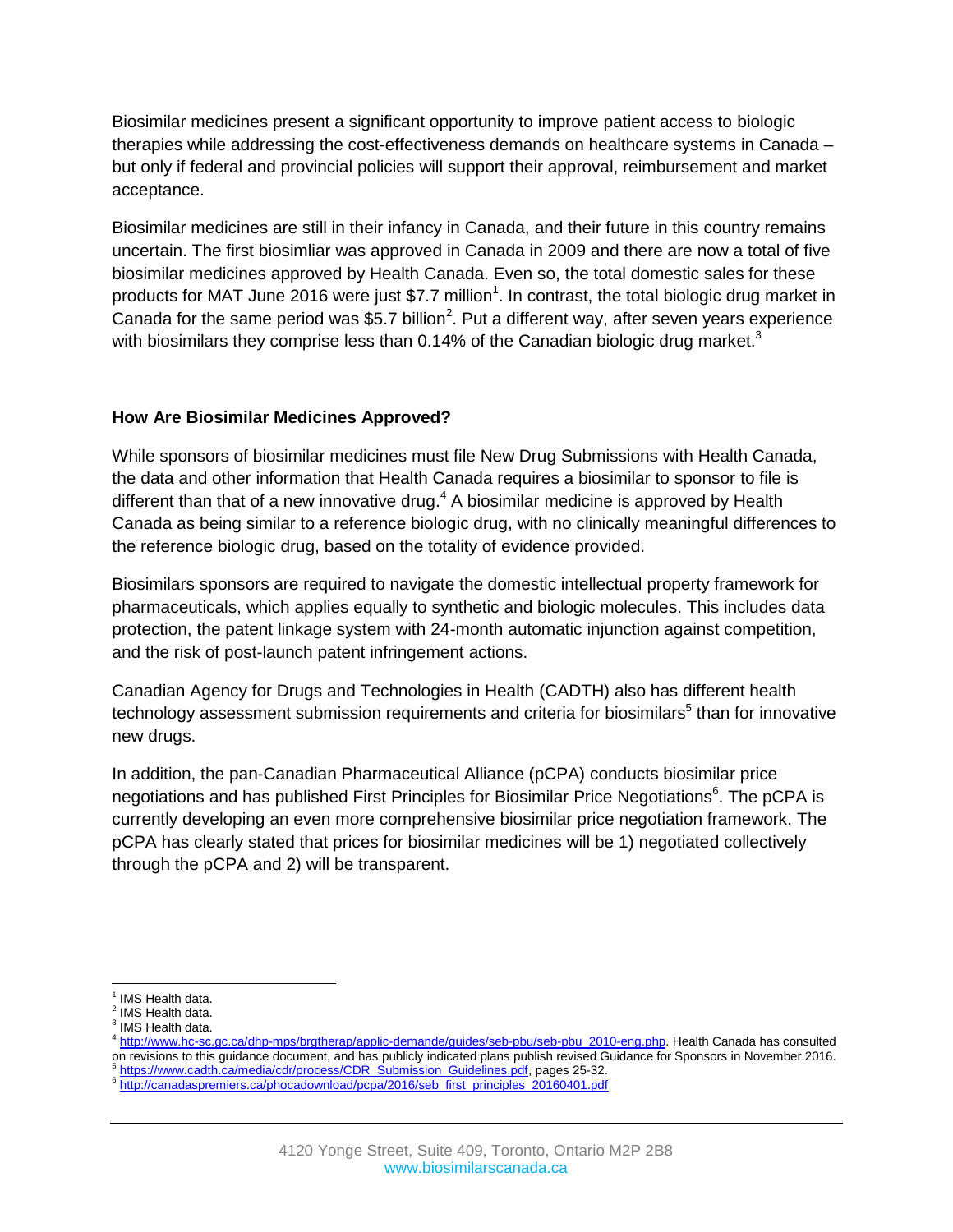# **Canada Viewed Internationally as a High Barrier Market for Biosimilars**

The uptake of biosimilar medicines in Canada has been very slow. The Canadian biosimilars market is perceived internationally as an uncertain one with high barriers to entry. Additional layers of reporting and other requirements by the PMPRB for biosimilar medicines would be yet another barrier to an already fragile and tenuous situation.

- The current pan-Canadian Pharmaceutical Alliance (pCPA) price negotiation process is slow and bureaucratic. There is no priority for these competing products that have the potential to generate significant savings. It can take a biosimilar a year or longer to be listed on a provincial formulary, which is needed to ensure the sponsor can effectively sell its product and gain market share.
- Private plans typically follow provincial formulary listing decisions. Delays in the pCPA therefore create a corresponding delay in access with private insurance plans.
- Delays are providing opportunity to deploy aggressive tactics aimed at retaining market share and undermining the potential adoption of biosimilars.
- Canada has a complex and uncertain pharmaceutical intellectual property regime that allows originators to launch an infringement action following a patent linkage proceeding.

# **Biosimilars and Patents**

A recent Federal Court of Appeal decision<sup>7</sup> confirmed the PMPRB's jurisdiction over patented generics. These cases have been followed closely by biosimilar medicines sponsors and with concern.

Some biosimilar medicines may be associated with a patent or patents, in ways that are similar to how a generic medicine may be associated with a patent. A biosimilar medicine may be associated with a patent through a cross-license arrangement or a patent may be granted to a biosimilar sponsor for a process innovation.

Biosimilar patents do not confer market power, as biosimilars are approved based on similarity to a reference biologic drug which is already subject to PMPRB oversight. In addition, biosimilar medicines are subjected to strict pricing requirements as negotiated through the pan-Canadian Pharmaceutical Alliance (pCPA).

Biosimilars Canada is aware that some biosimilar sponsors may not be filing patents in Canada that have been filed in other jurisdictions specifically due to the current uncertainty regarding the approach of the PMPRB and whether the medicine could be subject to the same onerous reporting requirements as innovative drugs. This chill on patent filings for biosimilar medicines is

 $\overline{\phantom{a}}$ <sup>7</sup> Canada (Attorney General) v Sandoz Canada Inc*[, 2015 FCA 249.](http://decisions.fca-caf.gc.ca/fca-caf/decisions/en/item/126361/index.do)*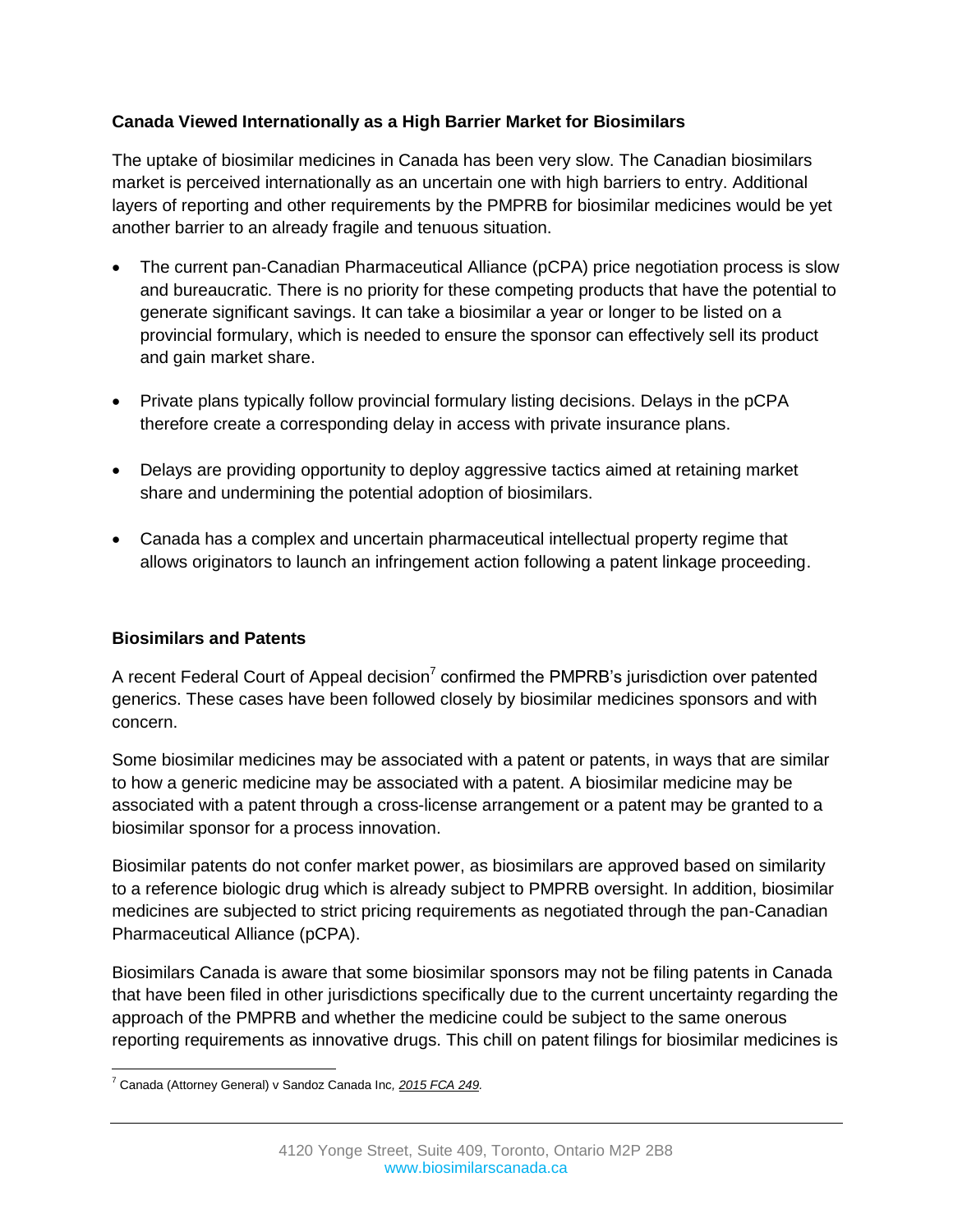concerning to Biosimilars Canada, and runs counter to both the objectives of the Government of Canada's Federal Innovation Agenda and the strategic industrial competitive interests of sponsors.

# **Recommended Approach for Biosimilars**

The PMPRB regime was created to limit the prices set by patentees of brand drugs sold in Canada, to ensure that those prices are not excessive.

Biosimilars are not new innovative drugs, and any patents sponsors may have do not confer market monopoly power. They are medicines approved as being similar to an innovative reference biologic drug.

Consumer price protection is not an issue with respect to biosimilars as the prices in Canada are already heavily regulated. Instead, biosimilars present an important solution to patient access and the affordability of biologic medicines.

As described above, there are already many barriers to bringing a new biosimilar medicine to the Canadian market. Our members already have tremendous challenges in building a business case for their headquarters that will lead to a decision to bring a new biosimilar medicine to Canada. The current PMPRB approach represents unnecessary and duplicative red tape that is yet another domestic deterrent for sponsors of biosimilar medicines.

If the PMPRB must have a system in place for biosimilars, Biosimilars Canada recommends that a complaints-based approach be taken, similar to the well-established systems for veterinary and over-the-counter drugs.

This complaints-based system should only trigger a review if the following criteria are met:

- a complaint is received by the PMPRB regarding the pricing of the Patented Biosimilar Drug;
- the Patented Biosimilar Drug is the only one available on the market (i.e. no other biosimilar or brand drug available);
- the price is higher than the highest (historical) brand price, adjusted for CPI increases over the years as permitted by the pCPA and formulary rules; and
- the Patented Biosimilar Drug is non-compliant with pCPA or provincial formulary pricing, including any price increases permitted within those regimes.

It is also important to note that international price comparisons for biosimilar medicines are problematic as the same products are often not available in other jurisdictions. It is also the case that some indications may not be available in one jurisdiction or another due to intellectual property considerations.

In addition, patient support programs in Canada create barriers and costs for biosimilar sponsors in Canada that do not exist in other jurisdictions and must be factored in to domestic